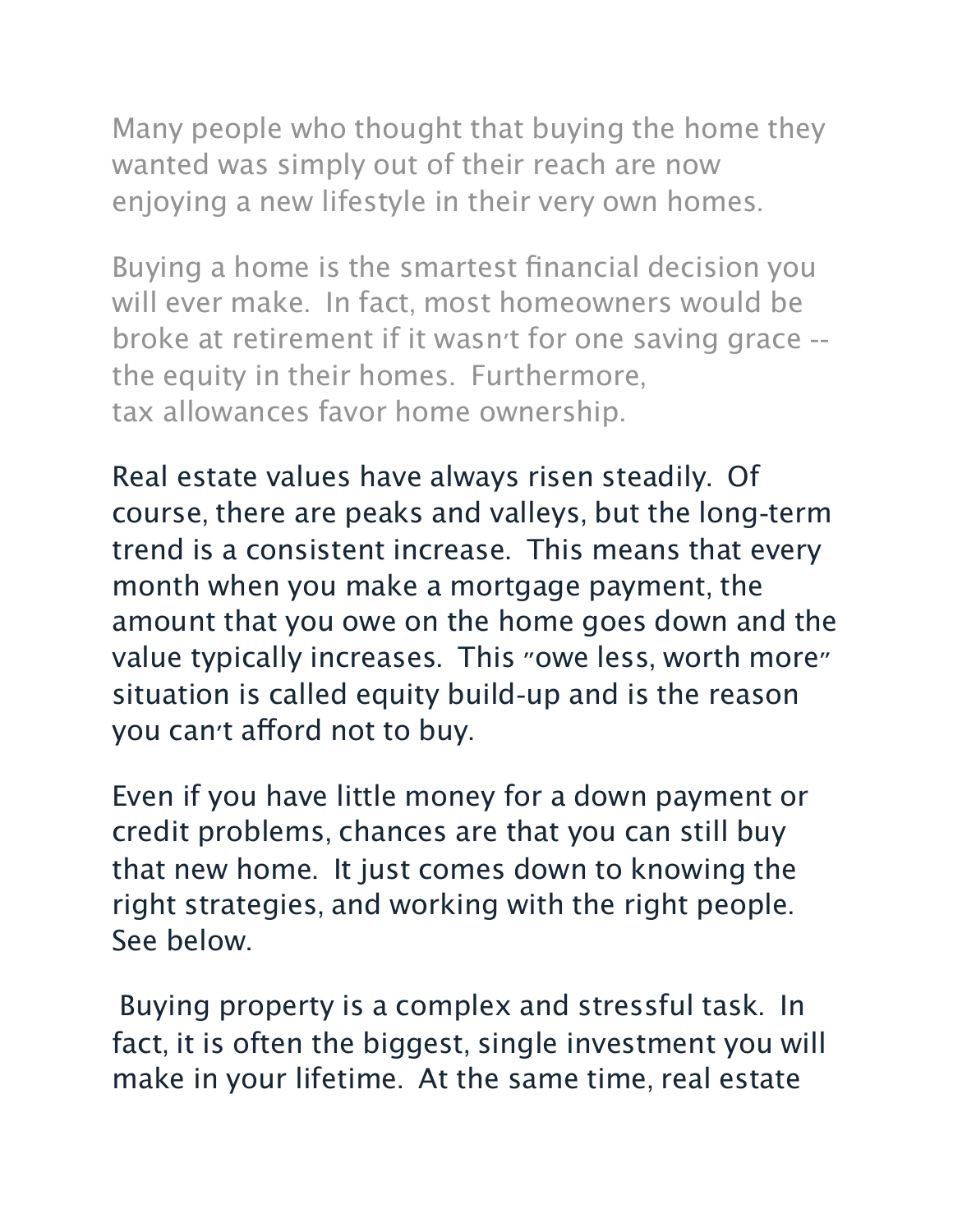transactions have become increasingly complicated. New technology, laws, procedures, and competition from other buyers require buyer agents to perform at an ever-increasing level of competence and professionalism. In addition, making the wrong decisions can end up costing you thousands of dollars. It doesn't have to be this way! Work with a buyer's agent who has a keen understanding of the real estate business and the local market. A buyer's agent has a fiduciary duty to you. That means that he or she is loyal only to you and is obligated to look out for your best interests. A buyer's agent can help you find the best home, the best lender, and the best home inspector in your area. That inspector should be an InterNACHI-certified home inspector because InterNACHI inspectors are the most qualified and best-trained inspectors in the world.

Trying to buy a home without an agent or a qualified inspector is, well... unthinkable.

Buying a home is probably the most expensive purchase you will ever make. This is no time to shop for a cheap inspection. The cost of a home inspection is small relative to the value of the home being inspected. The additional cost of hiring a certified inspector is almost insignificant by comparison. As a home buyer, you have recently been crunching the